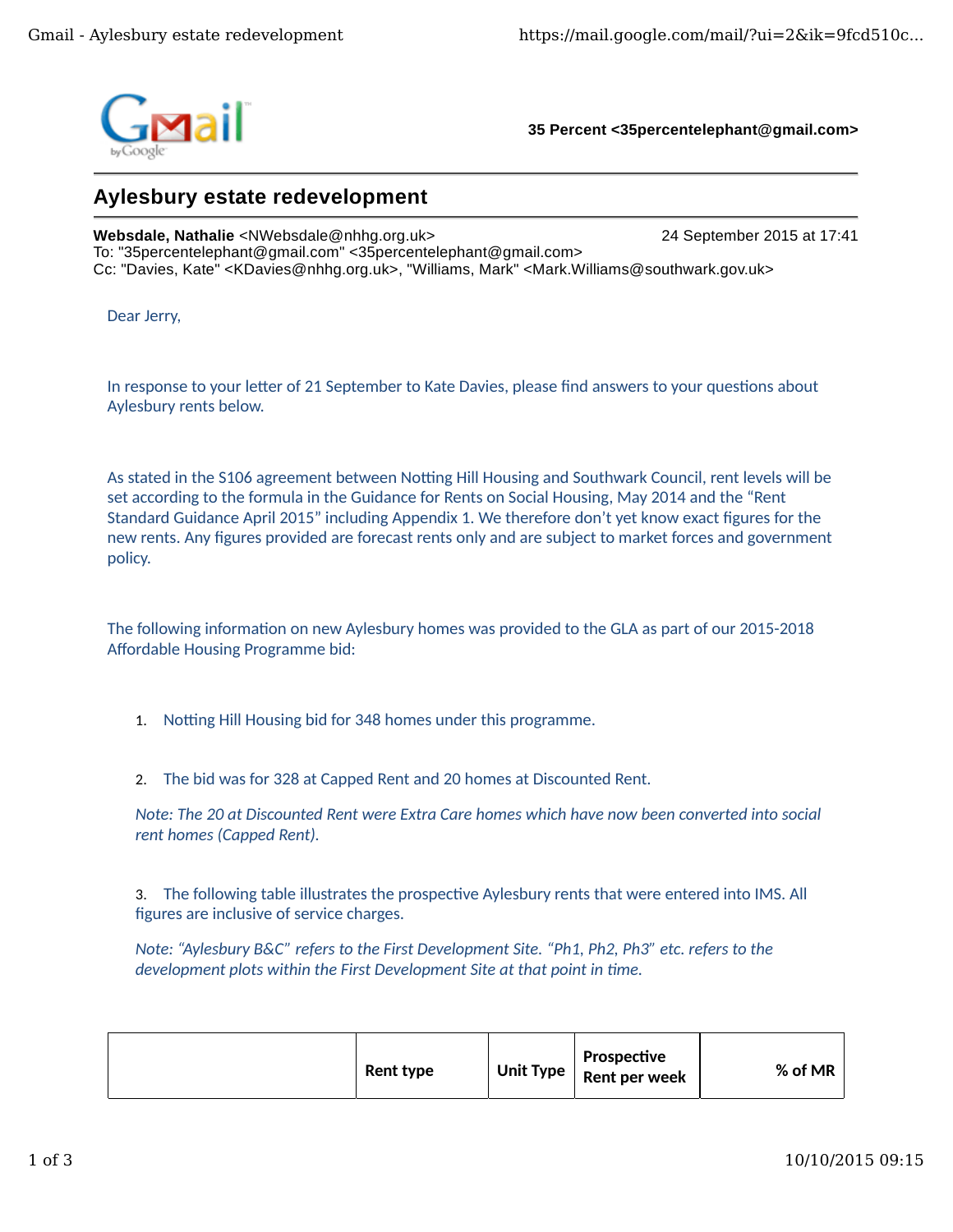|                                 |                        |       | in $\boldsymbol{\epsilon}$ |       |
|---------------------------------|------------------------|-------|----------------------------|-------|
| Aylesbury B&C Ph1 SR            | Capped Rent            | 1bed  | 156.97                     | 35.68 |
| 159 units                       | Capped Rent            | 2bed  | 166.19                     | 31.84 |
|                                 | Capped Rent            | 3bed  | 175.43                     | 30.3  |
|                                 |                        |       |                            |       |
| Aylesbury B&C Ph2 SR            | Capped Rent            | 1bed  | 162.46                     | 49.99 |
| 92 units                        | Capped Rent            | 2bed  | 172                        | 43    |
|                                 | Capped Rent            | 3bed  | 181.57                     | 29.05 |
|                                 |                        |       |                            |       |
| Aylesbury B&C Ph3 SR            | Capped Rent            | 1 bed | 168.15                     | 51.74 |
| 57 units                        | Capped Rent            | 2bed  | 178.02                     | 44.51 |
|                                 | Capped Rent            | 3bed  | 187.92                     | 30.07 |
|                                 |                        |       |                            |       |
| Aylesbury B&C Ph1 Extra Care SR | Capped Rent            | 1 bed | 151.66                     | 43.33 |
| 20 units                        | Capped Rent            | 2 bed | 160.57                     | 40.14 |
|                                 |                        |       |                            |       |
| Aylesbury B&C Ph1 Extra Care AR | <b>Discounted Rent</b> | 1bed  | 192                        | 54.86 |
| 20 units                        | <b>Discounted Rent</b> | 2bed  | 239                        | 59.75 |

Kind regards,